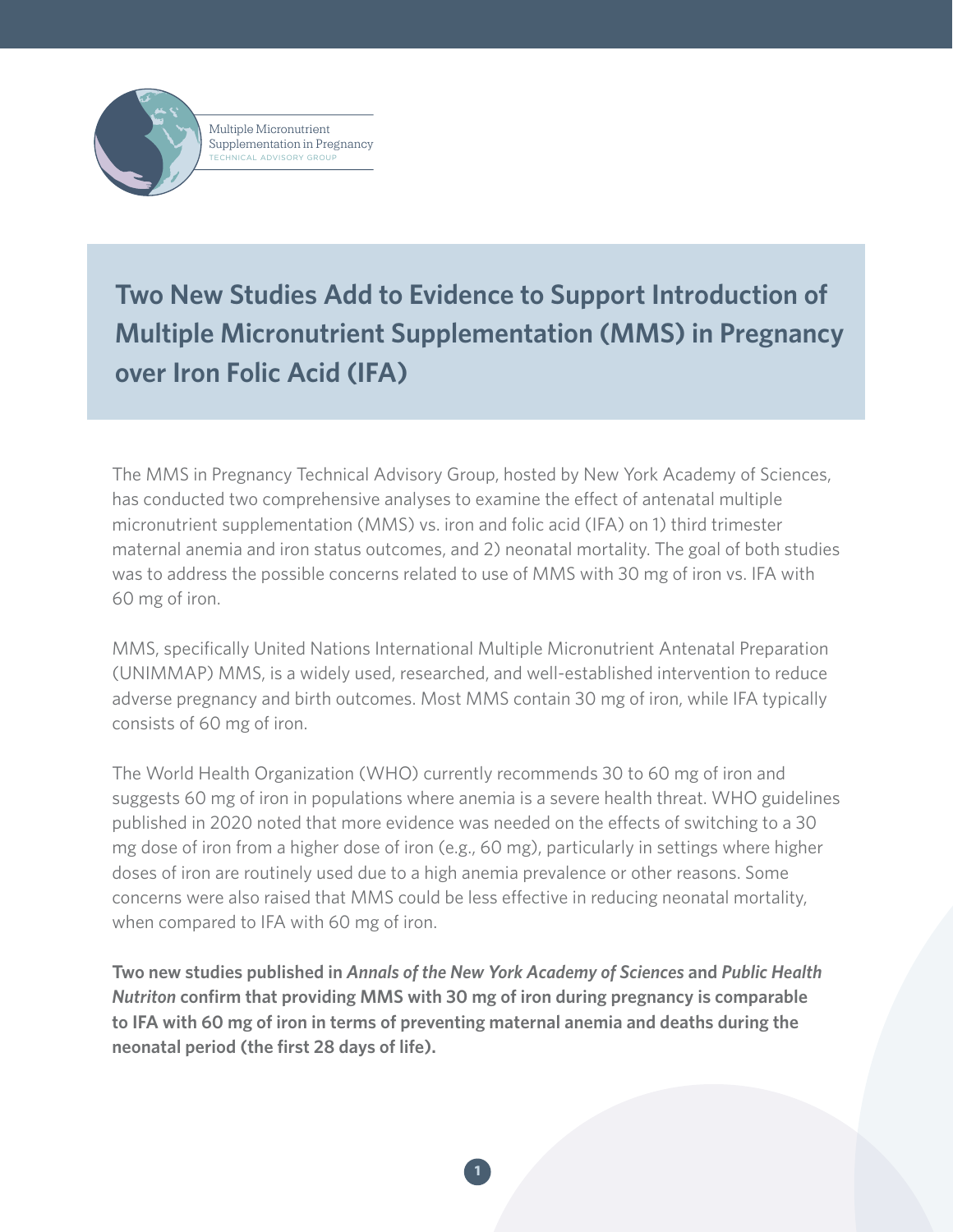The first study analyzed the effects of MMS vs. IFA on maternal anemia and iron status within subgroups of studies categorized by dose of iron provided by the supplements (varying between daily doses of 30 mg and 60 mg in both formulations), total iron intake during the study period, and baseline anemia prevalence. The authors extracted published data and obtained additional, previously unpublished data from clinical trial investigators of 11 studies from a Cochrane review (Keats et al, 2019) and found that:

- **MMS with 30 mg of iron does not increase the risk of adverse maternal iron-related outcomes (including anemia, iron deficiency anemia, or decreased hemoglobin concentration) when compared to IFA with equal or higher doses of iron.** These results were independent of baseline levels of anemia.
- **Providing MMS with 30 mg of iron during pregnancy is comparable to IFA with 60 mg of iron in terms of preventing third trimester anemia.** This effect may be explained by the additional micronutrients in MMS—including vitamin A, vitamin C, and riboflavin that can improve the absorption of iron. Vitamins  $B_{12}$  and vitamin A may also improve key deficiencies known to cause anemia in pregnant women.

The second study analyzed the effects of MMS vs. IFA on neonatal mortality within subgroups of studies categorized by dose of iron provided by the supplements (varying between daily doses of 20 mg and 60 mg in both formulations.) The authors reanalyzed published data from 13 trials included in the 2020 WHO guidelines, and while doing so, uncovered methodological issues that were corrected. The adjusted analysis found that:

- **There were no statistically significant differences in neonatal mortality between MMS and IFA within any of the subgroups.** When data from the 2020 WHO analysis was extracted and corrected, there was no increase in risk of neonatal mortality with MMS, regardless of iron dose in either supplement.
- **Providing MMS with 30 mg of iron during pregnancy likely results in little or no difference in neonatal mortality, when compared to IFA with 60 mg of iron.** A transition from IFA containing 60 mg of iron to MMS containing 30 mg of iron would not adversely affect neonatal mortality.

 **2**